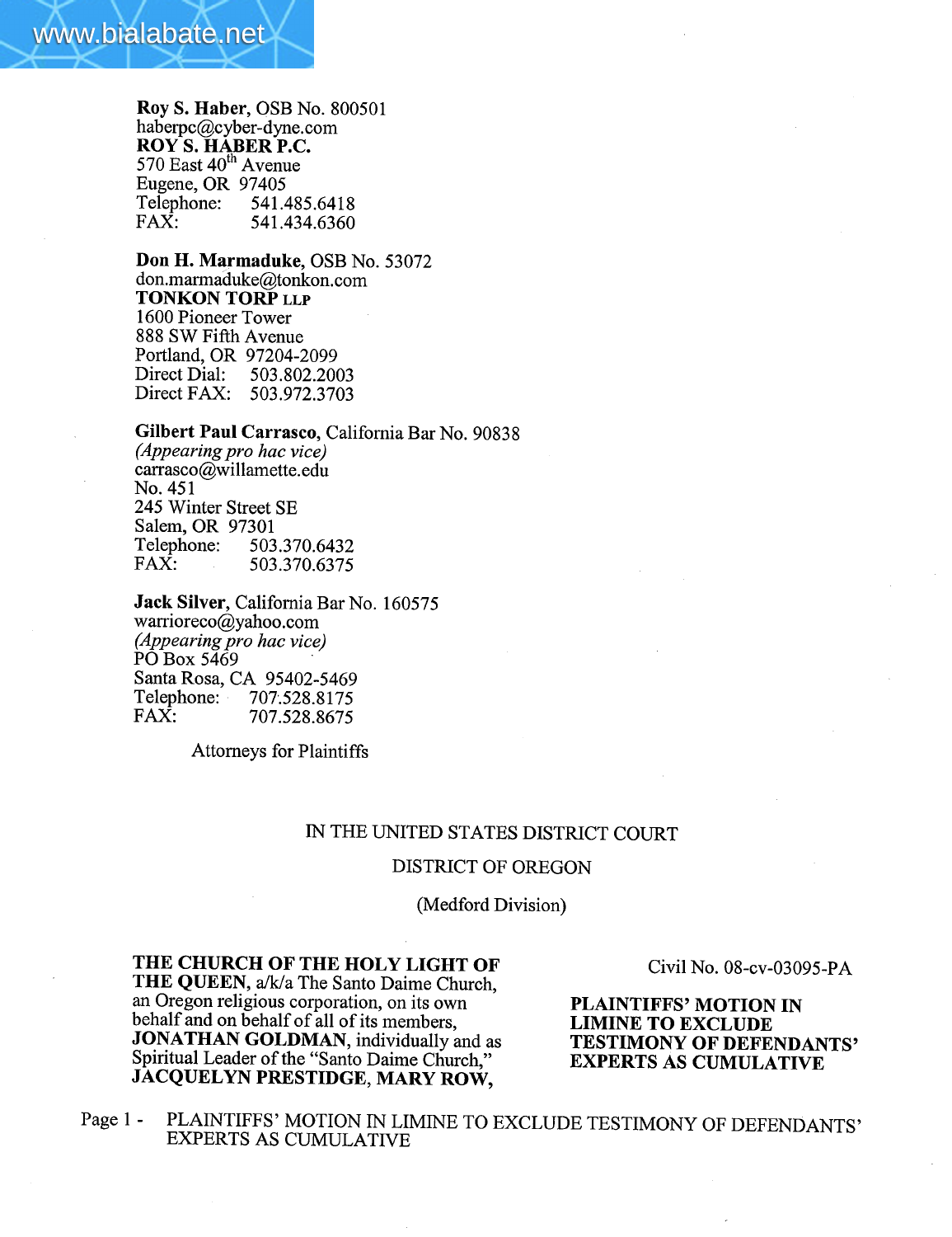

M.D., MIRIAM RAMSEY, ALEXADRA BLISS YEAGER and SCOTT FERGUSON, members of the Santo Daime Church,

Plaintiffs,

v.

MICHAEL B. MUKASEY, Attorney General of the United States; KARIN J. IMMERGUT, United States Attorney, District of Oregon; HENRY M. PAULSON, Secretary of the U.S. Department of the Treasury,

Defendants.

## L.R. 7.1 CERTIFICATION

The undersigned counsel of record for plaintiffs hereby certifies that he made a good faith effort to resolve the issues raised in this Motion by telephone conference with counsel for defendants, but was unable to resolve the issues.

#### MOTION

Plaintiffs move pursuant to Fed. R. Evid. 403 to exclude from evidence as

cumulative the testimony of all except one of Defendants' expert witnesses, Dr. Thomas R. Kosten, Dr. Srihari R. Tella, Dr. Jerry Frankenheim, Dr. Donald R. Jasinski, and Dr. George S. Glass, the one excepted to be selected by Defendants. Plaintiffs' factual and legal grounds for this motion are set forth in their Memorandum In Support Of Plaintiffs' Motion In Limine to Exclude Testimony of Defendants' Experts As Cumulative, fied herewith.

Dated this  $7<sup>th</sup>$  day of January, 2009.

ROY S. HABER, P.C.

By

Roy S. Haber OSB No. 800501 Direct Dial: Direct Fax: Email:

541.485.6418 541.434.6360 haberpc@cyber-dyne.com

Page 2 - PLAINTIFFS' MOTION IN LIMINE TO EXCLUDE TESTIMONY OF DEFENDANTS' EXPERTS AS CUMULATIVE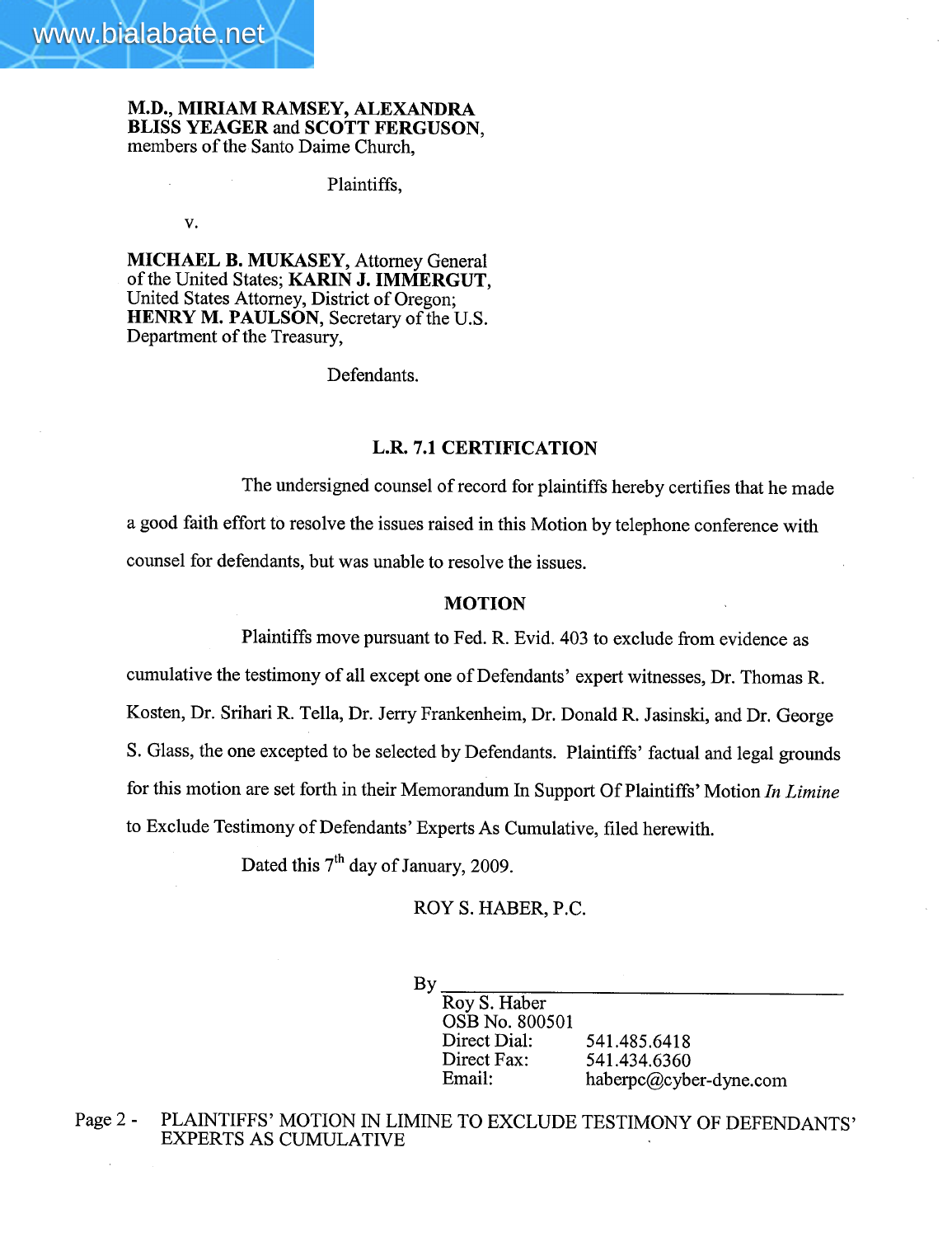TONKON TORP LLP

www.bialabate.net

By Wen N. Marmaduke Don H. Marmaduke

OSB No. 530727 Direct Dial: Direct Fax: Email: 503.802.2003 503.972.2003 don.marmaduke@tonkon.com

Attorneys for Plaintiffs

# Page 3 - PLAINTIFFS' MOTION IN LIMINE TO EXCLUDE TESTIMONY OF DEFENDANTS' EXPERTS AS CUMULATIVE